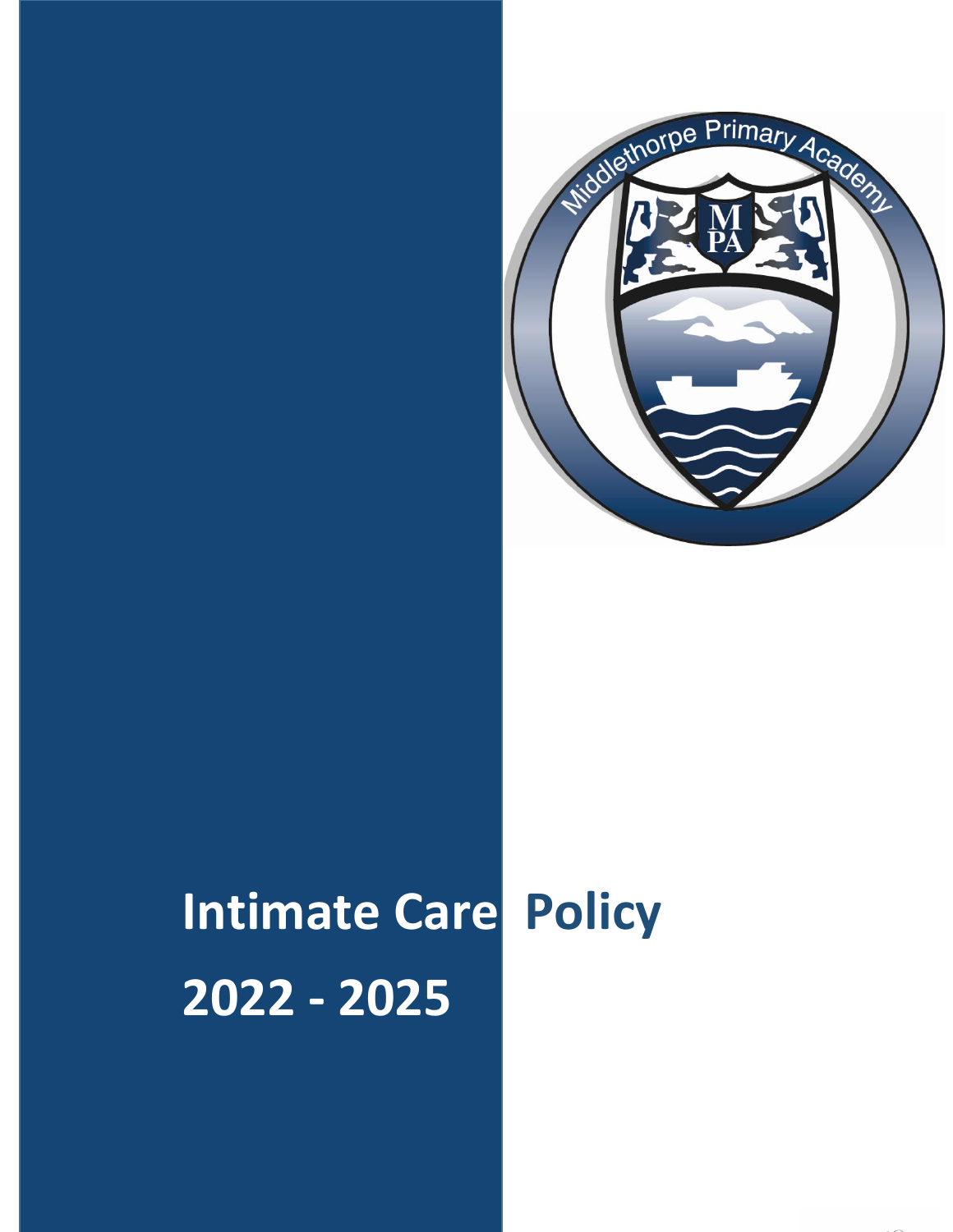# **Middlethorpe Primary Academy**

# **Policy for Intimate Care**

Middlethorpe Primary Academy is committed to ensuring that all staff responsible for the intimate care of children will undertake their duties in a professional manner at all times. Middlethorpe Primary Academy recognises that there is a need to treat all children with respect when intimate care is given. No child should be attended to in a way that causes distress or pain. At Middlethorpe Academy we recognise that all children have different rates of development and differing needs during their time at our school.

Most children achieve continence before starting full-time school. With the development of more early years' education and the drive towards inclusion, however, there are many more children in mainstream educational establishments who are not fully independent. Some individuals remain dependent on long-term support for personal care, while others progress slowly towards independence.

The achievement of continence can be seen as the most important single self-help skill, improving the person's quality of life, independence and self-esteem. The stigma associated with wetting and soiling accidents can cause enormous stress and embarrassment to the children and families concerned. Difficulties with continence severely inhibit an individual's inclusion in school and the community. Children with toileting problems who receive support and understanding from those who act *in loco parentis* are more likely to achieve their full potential.

We are committed to ensuring that all pupils are able to access the whole curriculum and are able to be included in all aspects of school life. This includes providing suitable changes of clothing and attending to continence needs of our pupils where necessary.

## **Aims**

- To support pupils in becoming fully independent in personal hygiene.
- To treat continence issues sensitively.
- To work with parents in delivering a suitable care plan where necessary.
- To ensure that staff changing children work within guidelines that protect themselves and the pupils involved (link to H&S Policy, Staff Code of Conduct and Child Protection Policy).

# **Objectives**

To provide help and support to enable all children to become fully independent in their personal hygiene.

- To treat individual cases with sensitivity so as to maintain the self-esteem of the child.
- To liaise with parents and create a care plan agreement which details how home and school will work together to support individual pupils.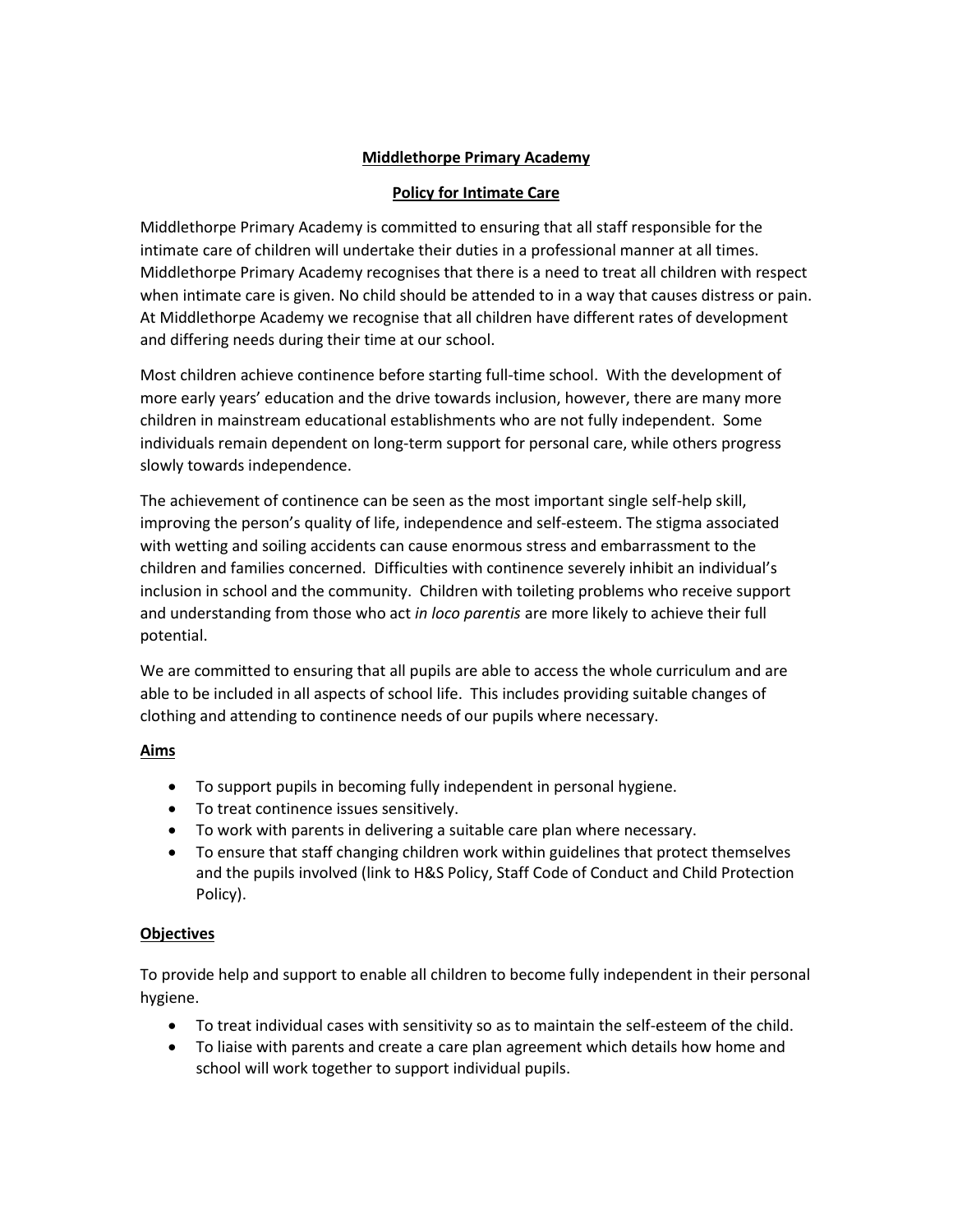- To follow H&S guidelines (including the use of protective clothing for staff and the disposal of waste) when dealing with continence incidents.
- To provide suitable information to parents and staff on how incidents of continence will be dealt with.

# **Our approach to best practice**

The management of all children with intimate care needs will be carefully planned. The child who requires intimate care is treated with respect at all times; the child's welfare and dignity is of paramount importance.

Staff who provide intimate care are trained to do so and are fully aware of best practice. Apparatus will be provided to assist with children who need special arrangements following assessment from physiotherapist/ occupational therapist as required.

Staff will be supported to adapt their practice in relation to the needs of individual children taking into account developmental changes such as the onset of puberty and menstruation. Wherever possible staff who are involved in the intimate care of children/young people will not usually be involved with the delivery of sex education to the children/young people in their care as an additional safeguard to both staff and children/young people involved.

The child will be supported to achieve the highest level of autonomy that is possible given their age and abilities. Staff will encourage each child to do as much for him/herself as he/she can. This may mean, for example, giving the child responsibility for washing themselves. Individual intimate care plans will be drawn up for particular children as appropriate to suit the circumstances of the child.

Each child's right to privacy will be respected. Careful consideration will be given to each child's situation to determine how many carers might need to be present when a child is toileted. Where possible one child will be catered for by one adult unless there is a sound reason for having more adults present. If this is the case, the reasons should be clearly documented.

Wherever possible the same child will not be cared for by the same adult on a regular basis; ideally there will be a rota of carers known to the child who will take turns in providing care. This will ensure, as far as possible, that over-familiar relationships are discouraged from developing, whilst at the same time guarding against the care being carried out by a succession of completely different carers.

Wherever possible staff should only care intimately for an individual of the same sex. However, in certain circumstances this principle may need to be waived where failure to provide appropriate care would result in negligence for example, female staff supporting boys in a primary school, as male staff are not always available.

Intimate care arrangements will be discussed with parents/carers on a regular basis and recorded on the child's care plan. The needs and wishes of children and parents will be taken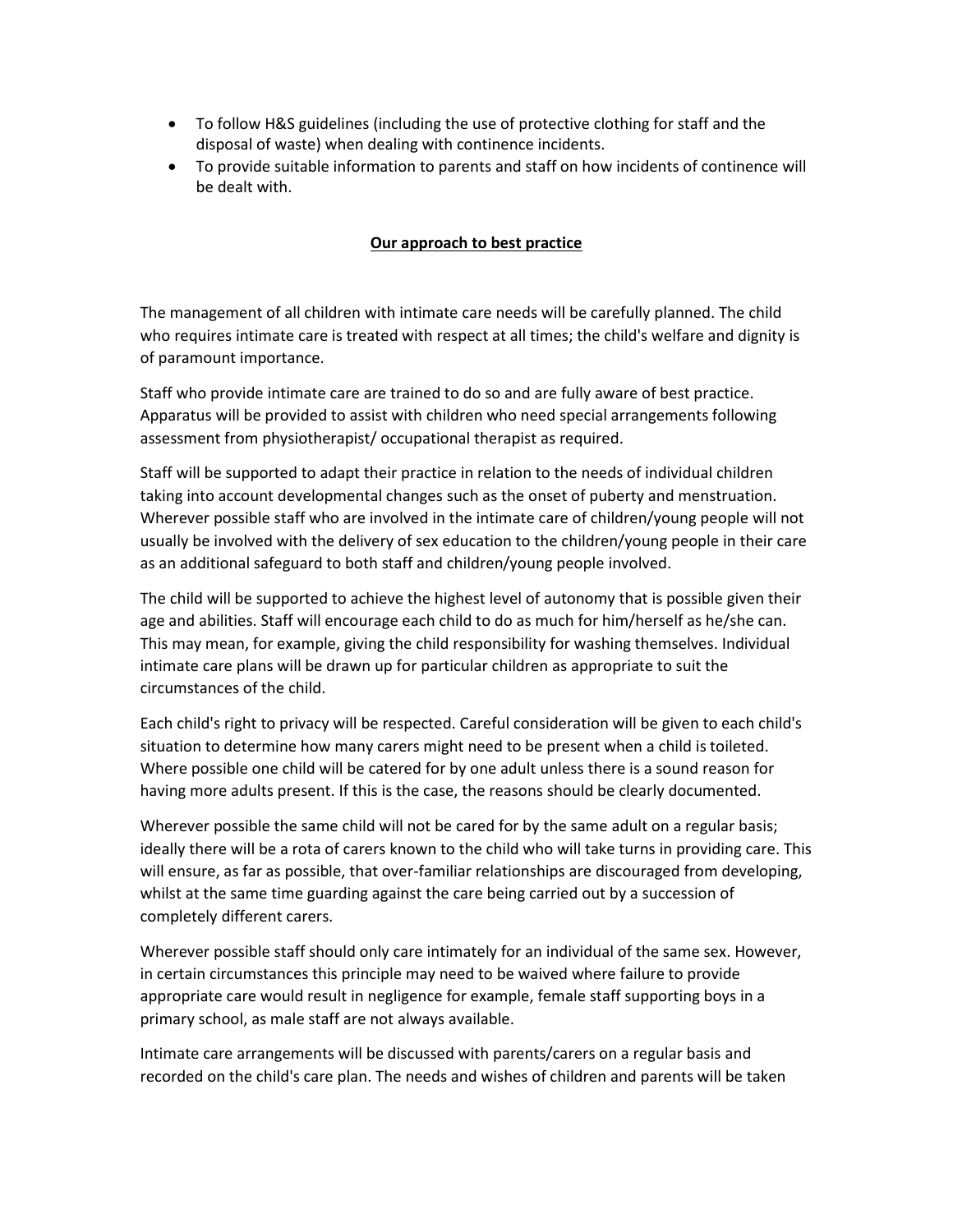into account wherever possible within the constraints of staffing and equal opportunities legislation.

# **The Protection of Children**

Education Child Protection Procedures and Inter-Agency Child Protection procedures will be adhered to. All children will be taught personal safety skills carefully matched to their level of development and understanding.

If a member of staff has any concerns about physical changes in a child's presentation, e.g. marks, bruises, soreness etc. s/he will immediately report concerns to the appropriate manager/ designated person for child protection.

If a child becomes distressed or unhappy about being cared for by a particular member of staff, the matter will be looked into and outcomes recorded. Parents/carers will be contacted at the earliest opportunity as part of this process in order to reach a resolution. Staffing schedules will be altered until the issue(s) are resolved so that the child's needs remain paramount. Further advice will be taken from outside agencies if necessary.

If a child makes an allegation against a member of staff, all necessary procedures will be followed (see Child Protection Policy for details).

## **Health and Safety**

Health and Safety advice for schools can be found in the Health and Safety Policy.

## **Further Guidance**

- 'Working Together To Safeguard Children', Inter-Agency Child Protection Procedures.
- Circular 10/95, Protecting Children from Abuse; The Role of the Education Service. DFEE
- www.dfes.gov.uk/publications/guidanceonthelaw/10\_95summary
- What To Do IF You're Worried A Child Is Being Abused. Summary (2003) www.doh.gov.uk/safeguardingchildren/index.htm

## **Children wearing nappies**

Child protection need not present an issue. It is good practice to provide information for parents of the policy and practice in the school. Such information will include a simple agreement form for parents to sign- outlining who will be responsible, within the school, for changing the child and when and where this will be carried out. This agreement allows the school and the parent to be aware of all the issues surrounding this task right from the outset.

We use a sheet to record who changes a child, the nature of the continence difficulty, as well as the date and time.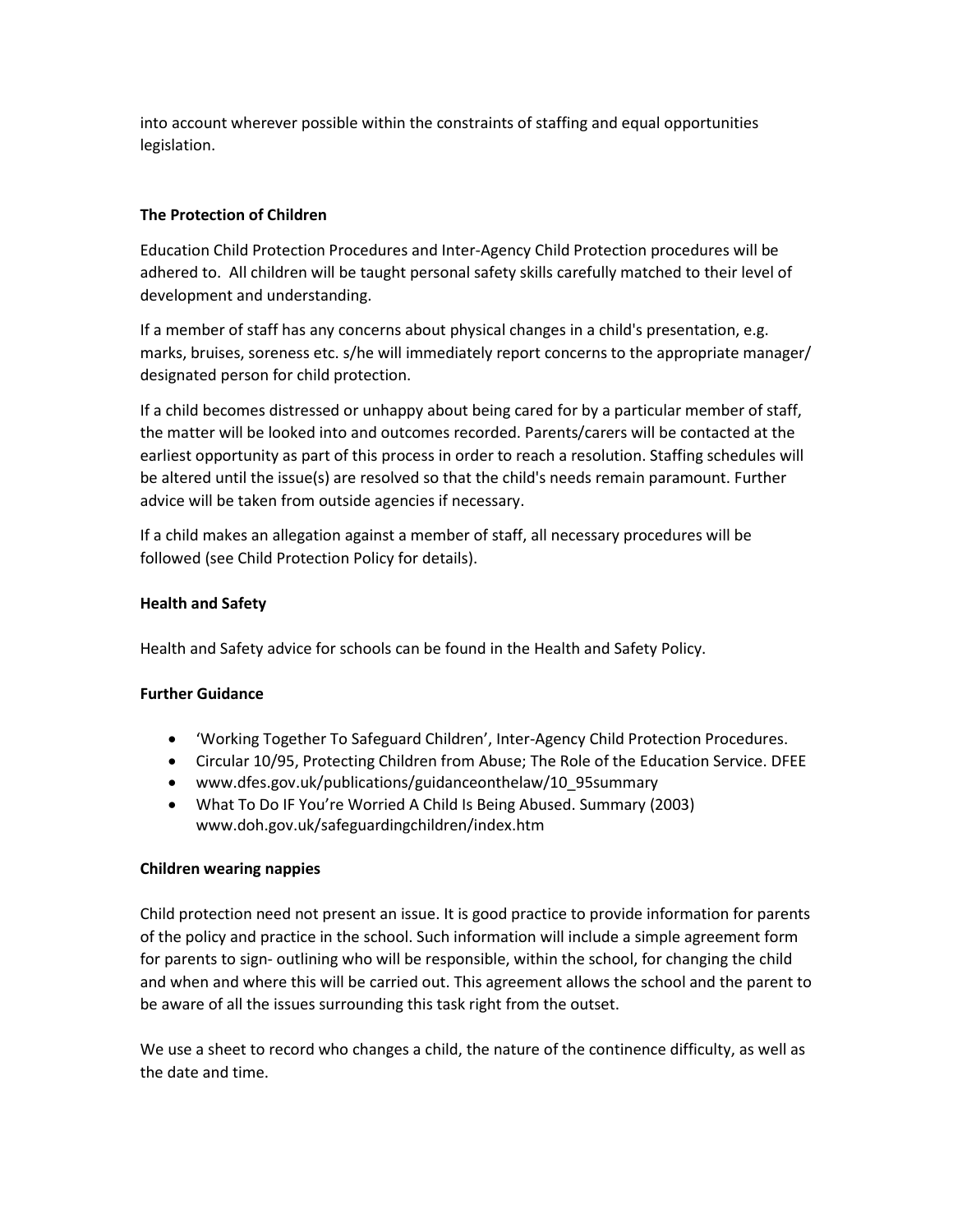# **Care Plans**

Where a pupil has particular needs (e.g. wearing nappies or pull-ups regularly, or has continence difficulties which are more frequent than the odd 'accident', staff will work with parents/carers (and health visitors/school nurse, if appropriate) to set out a care plan to ensure that the child is able to attend daily.

The written care plan (Appendix A) will include:

- Who will change the child.
- Where changing will take place.
- What resources will be used (cleansing agents used or cream to be applied?)
- How the product, if used will be disposed of, or how wet or soiled clothes will be kept until they can be returned to the parent/carer.
- What infection control measures are in place.
- What the staff member will do if the child is unduly distressed by the experience or if the staff member notices marks or injuries.

# **Care Plan Agreements**

In these circumstances it may be appropriate for the school to set up an agreement that defines the responsibilities that each partner has, and the expectations each has for the other (see Appendix B). This will include:

## **The parent:**

- agreeing to ensure that the child is changed at the latest possible time before being brought to the setting/school.
- providing the setting/school with spare nappies or pull ups and a change of clothing.
- understanding and agreeing the procedures that will be followed when their child is changed at school –including the use of any cleanser or wipes.
- agreeing to inform the setting/school should the child have any marks/rash.
- agreeing to a 'minimum change' policy i.e. the setting/school would not undertake to change the child more frequently than if s/he were at home.
- Agreeing to review arrangements should this be necessary.

# **The school:**

- agreeing to change the child during a single session should the child soil themselves or become uncomfortably wet.
- agreeing how often the child would be changed should the child be staying for the full day.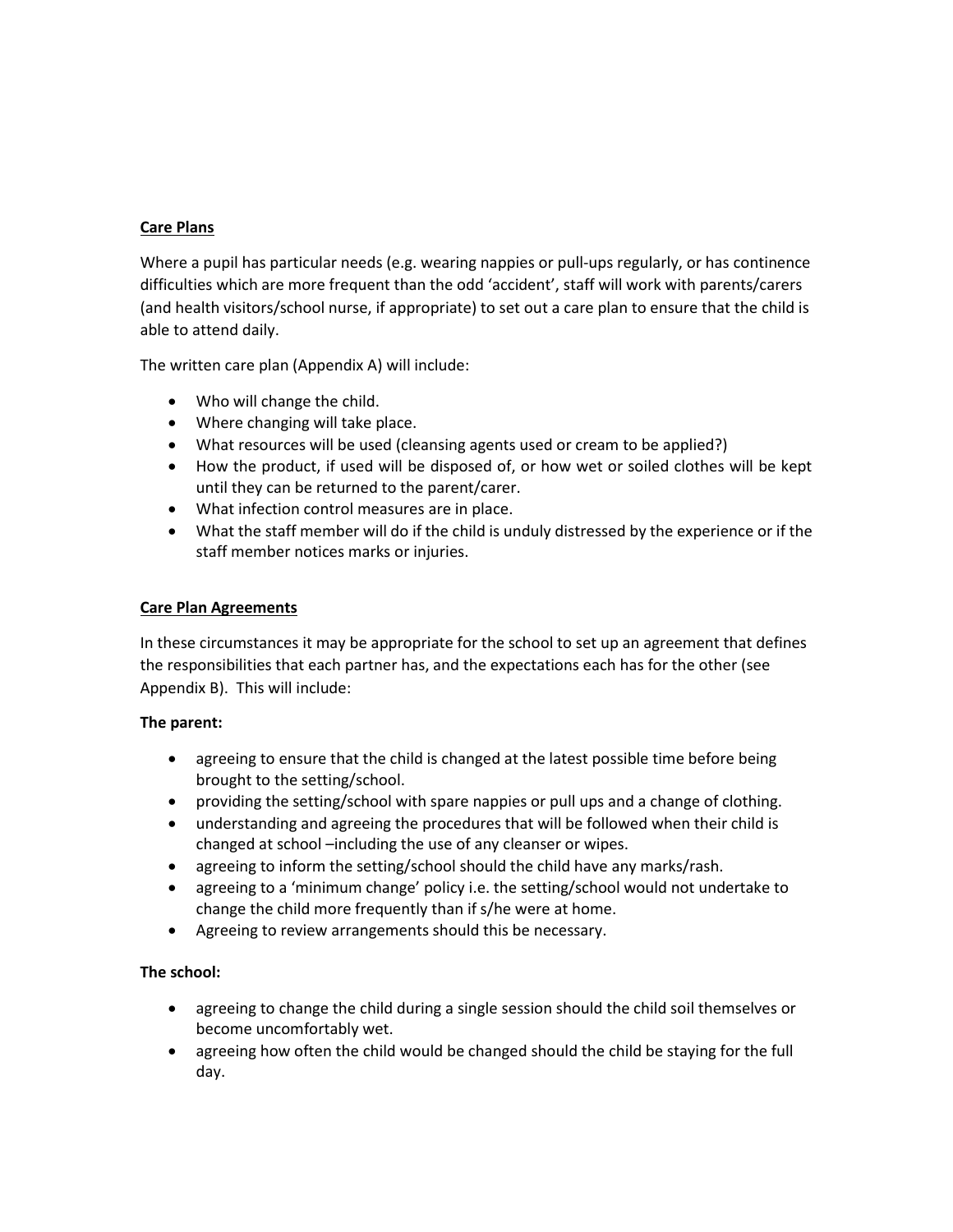- agreeing to monitor the number of times the child is changed in order to identify progress made.
- agreeing to report should the child be distressed, or if marks/rashes are seen
- agreeing to review arrangements should this be necessary.

This kind of agreement should help to avoid misunderstandings that might otherwise arise, and help parents feel confident that the setting/school is taking a holistic view of the child's needs.

Should a child with complex continence needs be admitted, the school will consider the possibility of special circumstances and/or provision being made. In such circumstances, an appropriate health care professional (School Nurse or Family Health Visitor) will be closely involved in forward planning.

# **Personal Care Procedures**

The staff at Middlethorpe Academy will follow agreed procedures (see Appendix C) when attending to the care or continence needs of any pupil within the setting, whether this be a child with a care plan agreement or a child who has had an occasional 'accident'.

# **Health and Safety Procedures**

When dealing with personal care and continence issues, staff will follow agreed health and safety procedures (see Appendix D) to protect both the child and the member of staff.

# **Child Protection**

The normal process of changing continence or wet/soiled clothes should not raise child protection concerns, and there are no regulations that indicate that a second member of staff must be available to supervise the changing process to ensure that abuse does not take place. Few settings/schools will have the staffing resources to provide two members of staff for changing and DBS checks are carried out to ensure the safety of children with staff employed in our school. If there is known risk of false allegation by a child then a single practitioner will not undertake changing. A student on placement will not change a child unsupervised. Where ever possible, the same member of staff will be allowed to change named children. This reduces the risk to the child and promotes their dignity.

## **Monitoring and Review**

- The lead person for the setting will take responsibility for monitoring that agreed procedures are being followed and are meeting the needs of children and families.
- It is the lead person's responsibility to ensure that all practitioners follow the school policy.
- Any concerns that staff have about child protection issues will be reported to the Early Years leader and subsequently the Head Teacher for further referral if appropriate.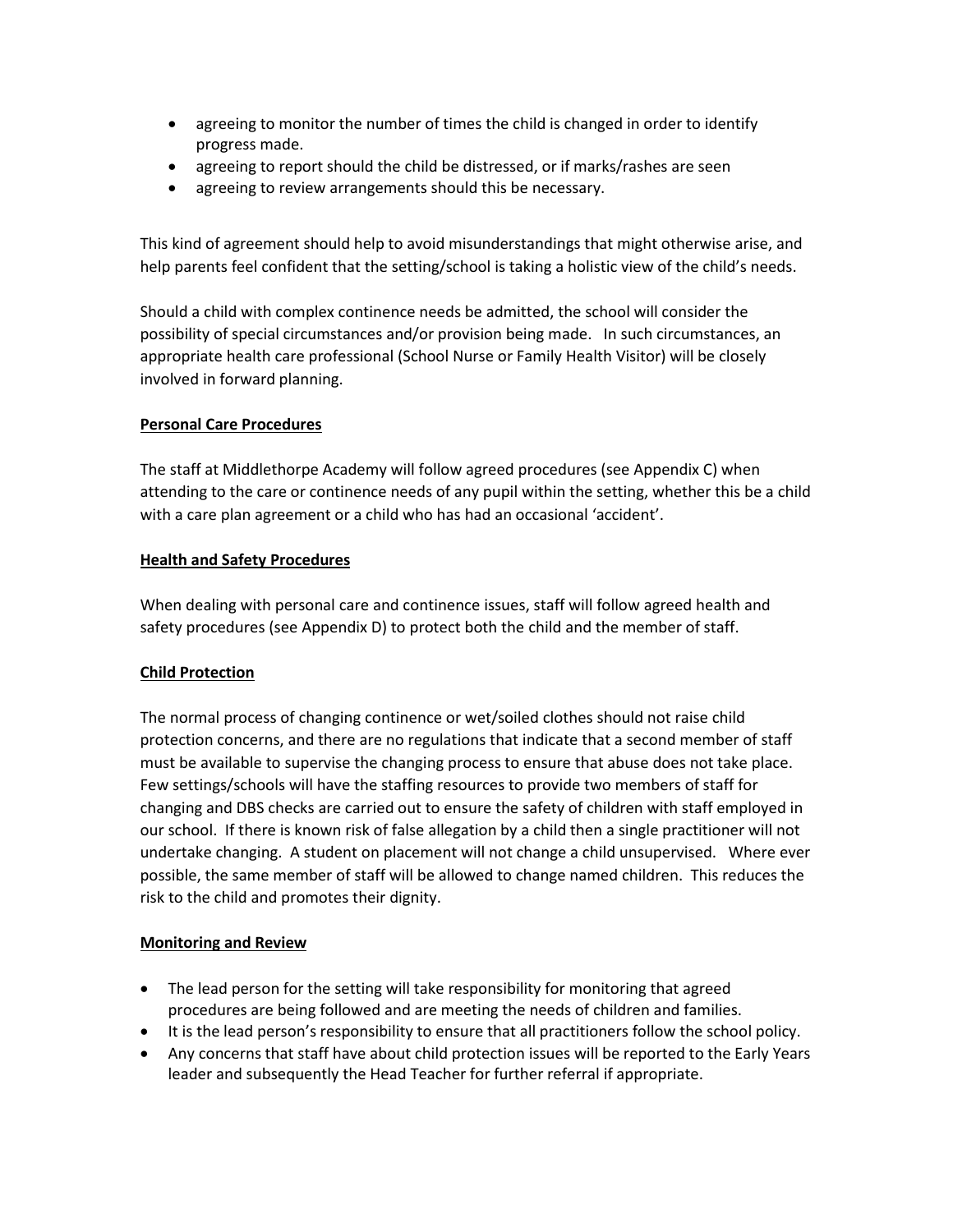This policy runs alongside other school policies, particularly Safeguarding, Child Protection, SEN, and Health and Safety. It will be reviewed on an annual basis.

# **Health and Safety**

Some schools are concerned about health and safety issues when staff are changing children or dealing with a child who has had an accident and is bleeding. Staff always wear gloves when dealing with a child who is bleeding or soiled or when changing a soiled nappy. Any soiled waste is placed in a polythene waste disposal bag, which can be sealed. This bag is then be placed in a bin (complete with a liner) which is specifically designated for the disposal of such waste. The bin is emptied on a weekly basis and it can be collected as part of the usual refuse collection service as this waste is not classed as clinical waste. Staff should be aware of the school's Health and Safety policy.

## **Special Needs**

Children with special needs have the same rights to safety and privacy when receiving intimate care. Additional vulnerabilities that may arise from a physical disability or learning difficulty must be considered with regard to individual teaching and care plans for each child. As with all arrangements for intimate care needs, agreements between the child and those with parental responsibility and the organisation should be easily understood and recorded.

Regardless of age and ability, the views and/or emotional responses of children with special needs should be actively sought (with advocacy arrangements made for those who can't) in regular reviews of these arrangements.

# **Guidance to safeguard children and education staff with regard to situations which may lend themselves to allegations of abuse**

**(Physical contact, first aid, showers/ changing clothes, out of school activities, and photography)** 

## **Physical Contact**

All staff engaged in the care and education of children and young people exercise caution in the use of physical contact.

The expectation is that staff will work in 'limited touch' cultures and that when physical contact is made with pupils this will be in response to the pupil's needs at the time, will be of limited duration and will be appropriate given their age, stage of development and background.

Staff are aware that even well intentioned physical contact might be misconstrued directly by the child, an observer or by anyone the action is described to. Staff are always prepared to justify actions and accept that all physical contact may be open to scrutiny.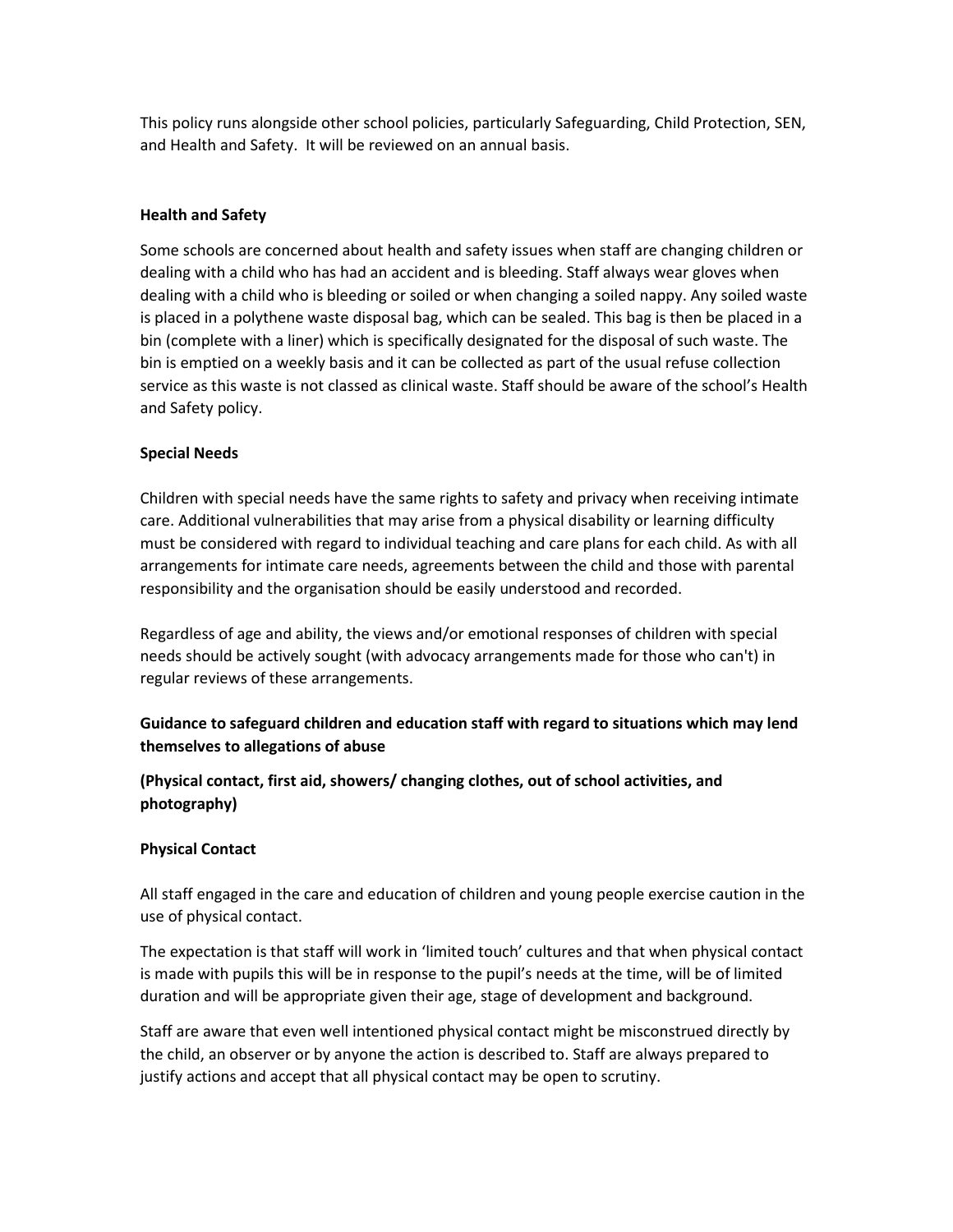Physical contact which is repeated with an individual child or young person is likely to raise questions unless the justification for this is formally agreed by the child, the organisation and those with parental responsibility.

Children with special needs may require more physical contact to assist their everyday learning. The general culture of 'limited touch' will be adapted where appropriate to the individual requirements of each child. The arrangements must be understood and agreed by all concerned, justified in terms of the child's needs, consistently applied and open to scrutiny. Wherever possible, consultation with colleagues should take place where any deviation from the arrangements is anticipated. Any deviation and the justification for it should be documented and reported.

Extra caution may be required where a child has suffered previous abuse or neglect. In the child's view, physical contact might be associated with such experiences and lead to staff vulnerable to allegations of abuse. Additionally, many such children are extremely needy and seek out inappropriate physical contact. In such circumstances staff should deter the child without causing them a negative experience.

# **Restraint**

There may be occasions where it is necessary for staff to restrain children physically to prevent them from inflicting damage on either themselves, others or property. In such cases only the minimum force necessary should be used for the minimum length of time required for the child to regain self- control. In all cases of restraint the incident must be documented and reported. Under no circumstances would it be permissible to use physical force as a form of punishment, to modify behaviour, or to make a pupil comply with an instruction. Physical force of this nature can, and is likely to, constitute a criminal offence.

# **Pupils in distress**

There may be occasions when a distressed pupil needs comfort and reassurance that may include physical touch such as a caring parent would give. Staff must remain self-aware at all times to ensure that their contact is not threatening or intrusive and not subject to misinterpretation.

Judgement will need to take account of the circumstances of a pupil's distress, their age, the extent and cause of the distress. Unless the child needs an immediate response, staff should consider whether they are the most appropriate person to respond. It may be more suitable to involve the child's relative or another member of staff.

Particular care must be taken in instances which involve the same pupil over a period of time.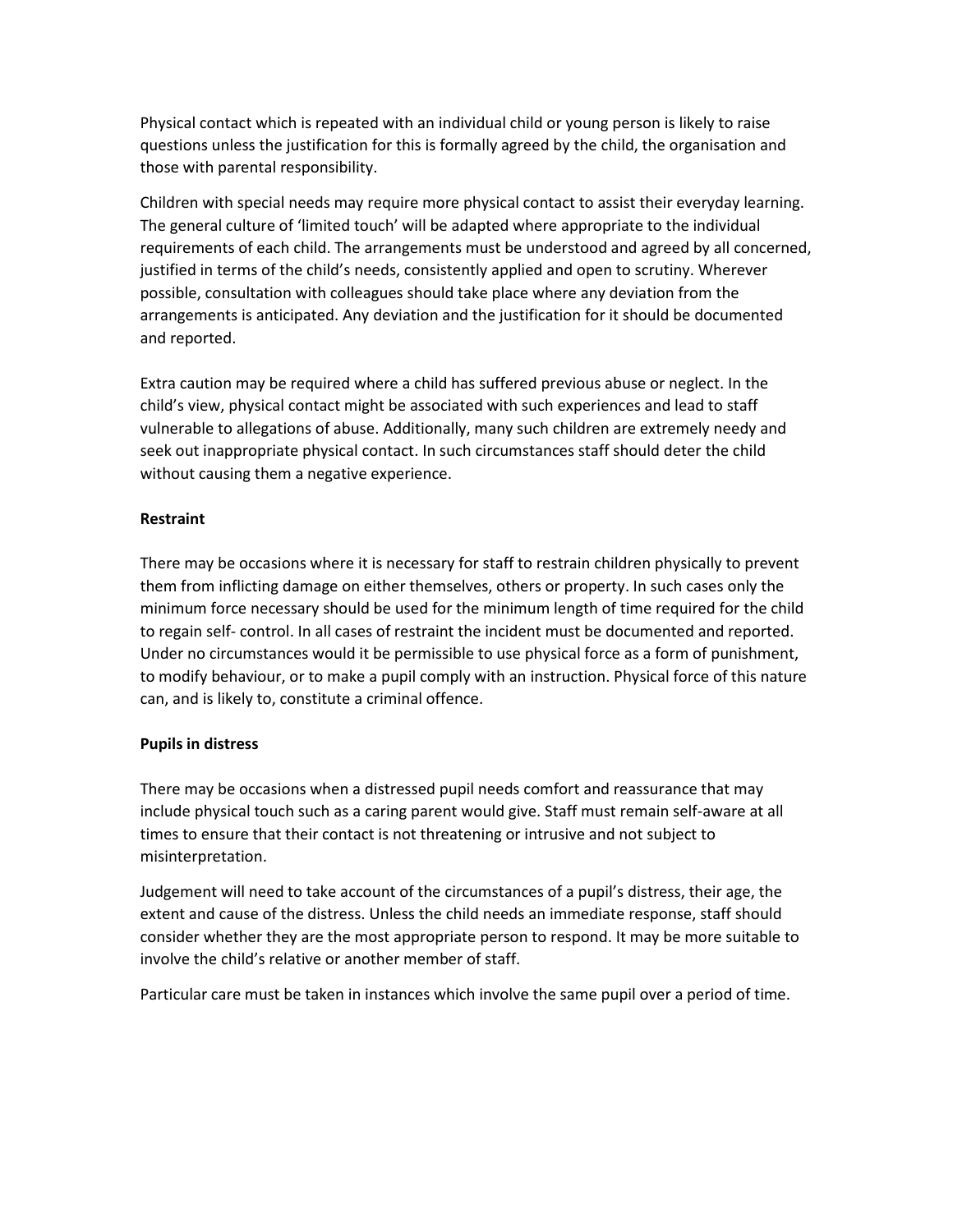Where a member of staff has a particular concern about the need to provide this type of care and reassurance they should seek further advice, from their line manager or other appropriate person.

# **First Aid and intimate care**

Staff who administer first aid should ensure wherever possible that another adult or other children are present. The pupil's dignity must always be considered and where contact of a more intimate nature is required (e.g. assisting with toileting or the removal of wet/soiled clothing), another member of staff should be in the vicinity and should be made aware of the task being undertaken.

Regular requirements of an intimate nature should be planned for. Agreements between the school/organisation, those with parental responsibility and the child concerned should be documented and easily understood. The necessity for such requirements should be reviewed regularly. The child's views must also be actively sought and, in particular, any discomfort with the arrangements addressed.

# **Physical Education and other skills coaching**

Some staff are likely to come into physical contact with pupils from time to time in the course of their duties when participating in games, demonstrating an exercise or the use of equipment. Staff should be aware of the limits within which such contact should properly take place and of the possibility of misinterpretation.

Where it is anticipated that a pupil might be prone to misinterpret any such contact, alternatives should be considered, perhaps involving another member of staff or a less vulnerable pupil in the demonstration.

## **Changing clothes**

Given the vulnerabilities of the situation, it is desirable that when supervising children in a state of undress, another member of staff is present. However, is not always be possible and therefore staff need to be vigilant about their own conduct, eg adults must not change in the same place as children or shower with children.

## **Out of school trips, clubs etc.**

Employees should take particular care when supervising pupils in the less formal atmosphere of a residential setting or after-school activity. Although more informal relationships in such circumstances tend to be usual, the standard of behaviour expected of staff will be no different from the behaviour expected within school. Staff involved in such activities should also be familiar with their school's/establishment's policy and all LEA Guidance regarding out of school activities.

To ensure pupils' safety, increased vigilance may be required when monitoring their behaviour on field trips, holidays etc. It is important to exercise caution so that a pupil is not compromised and the member of staff does not attract allegations of overly intrusive or abusive behaviour.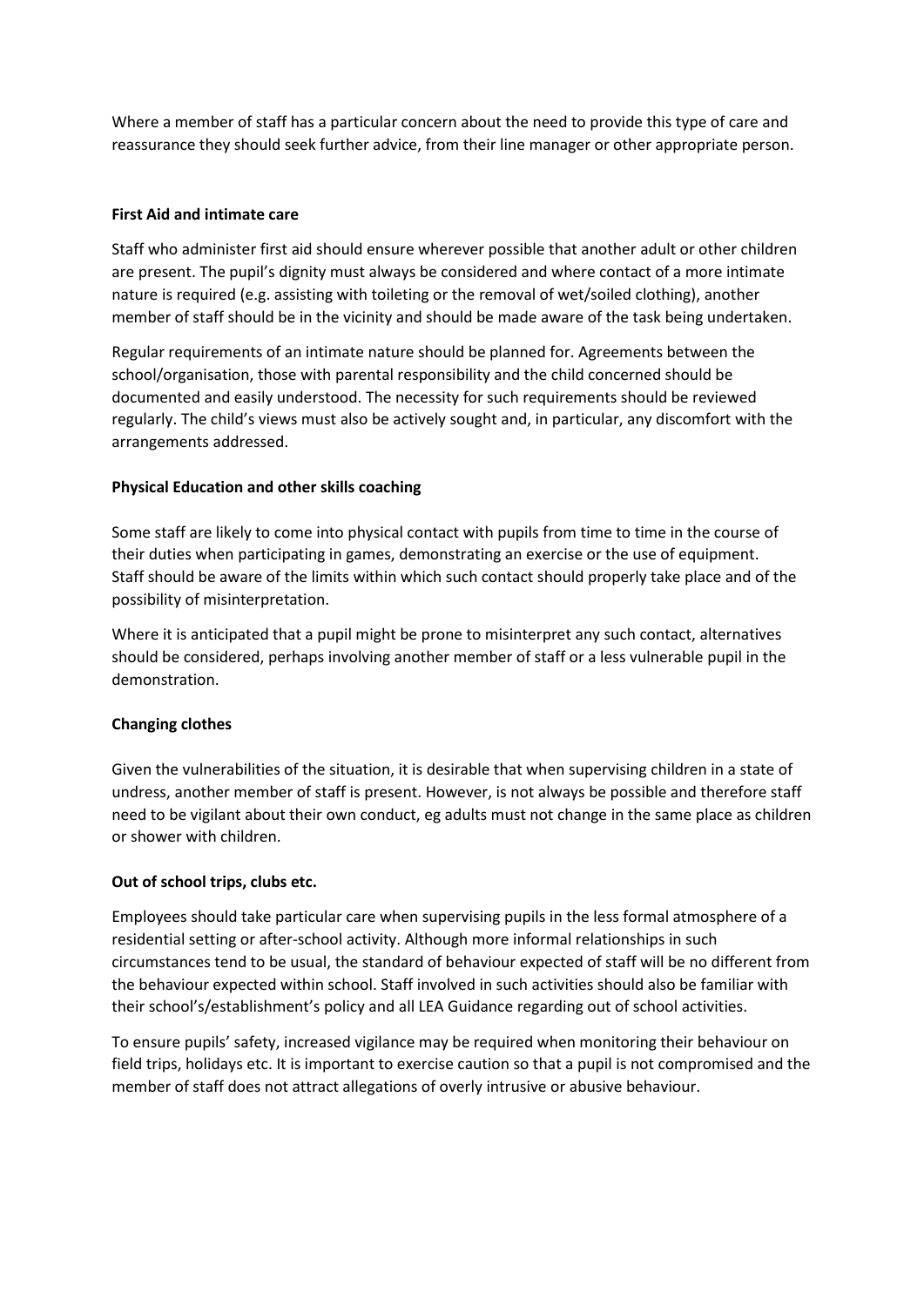On occasions (field trips/days out, etc.) some pupils might be short of funds and would embarrassed or singled out if this were known. It would be acceptable for a member of staff to subsidise a child, provided that this was disclosed to colleagues.

Meetings with pupils away from the school premises where a chaperone will not be present, are not permitted unless specific approval is obtained from the head teacher or other senior colleague with delegated authority.

# **Staff should not place themselves in a position where they are in a vehicle, house or other venue alone with a child unless completely unavoidable. In such a case a member of the SLT should be informed as soon as possible after the event if not possible beforehand.**

If staff come into contact with pupils whilst off duty, they must behave as though in their professional role and not give conflicting messages regarding their own conduct.

# **Photography, videos and similar creative arts**

Staff should be aware of the potential for such mediums of teaching to be used for the wrong purposes. Additionally, children who have been previously abused in this way may feel threatened by the legitimate use of photography, filming etc. The potential for founded and unfounded allegations of abuse requires that careful consideration be given to the organisation of these activities.

Schools should have clear policies and protocols for the taking and use of images and of photographic equipment. These should require the justification and purpose of the activity; its content; avoidance of one to one sessions; appropriate privacy when the changing of clothes is required; and, arrangements for access to the material and its storage.

Consent to participating in these activities should be sought from the child and those with parental responsibility at the beginning of courses, but staff should remain sensitive to those children who appear particularly uncomfortable with the activity.

All material produced should be viewed for acceptability by another member of staff. Its circulation should be in accordance with the LEA's/schools 'Use of Images' policy, and relevant arrangements with parents.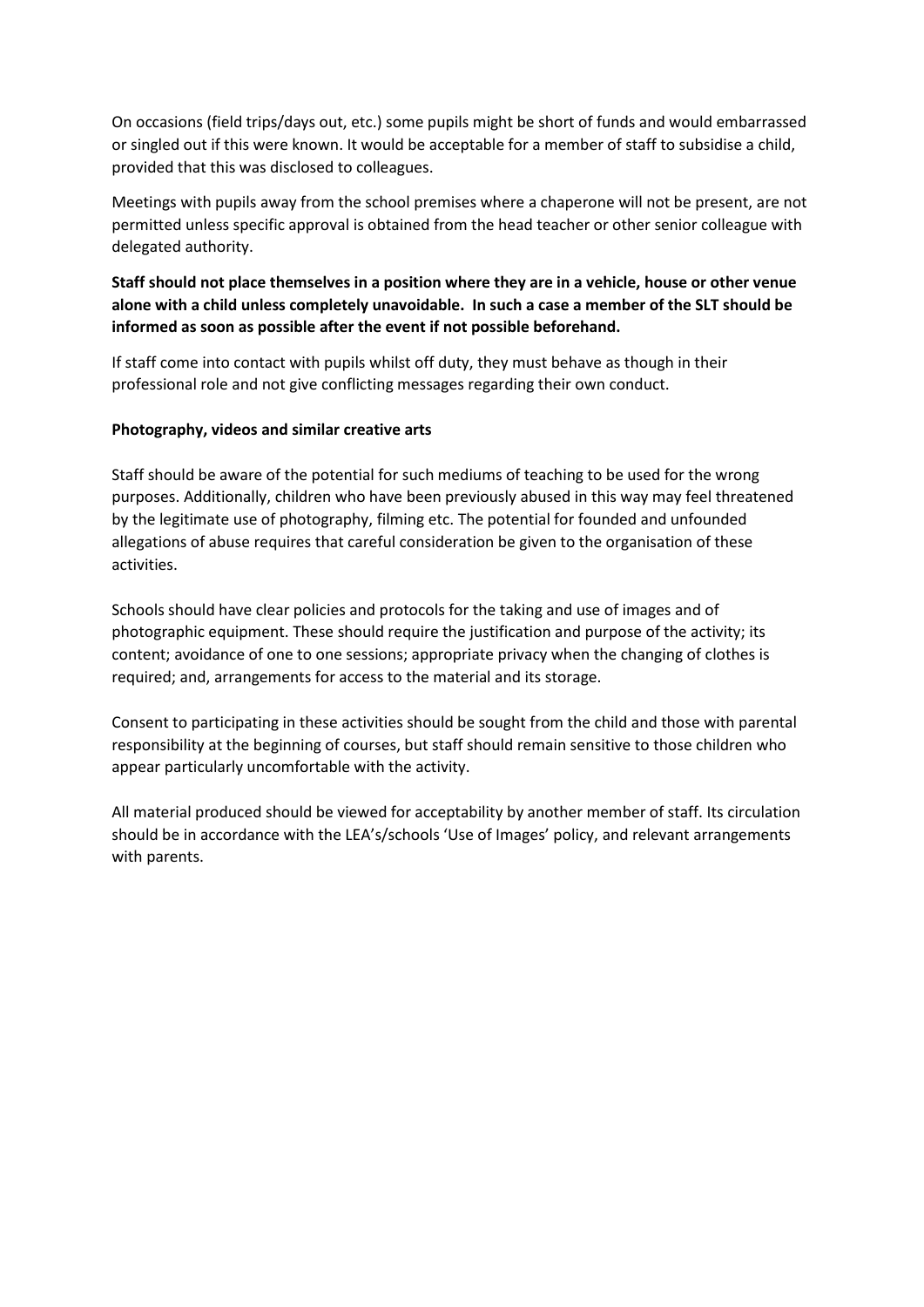#### *APPENDIX A*

# **Written Care Plan**

If the child is unduly distressed, a member of staff will contact the parent/carer.

*n.b. If the above named member of staff is not available due to illness or staff training, then another person, familiar to the child will attend to the child's needs.*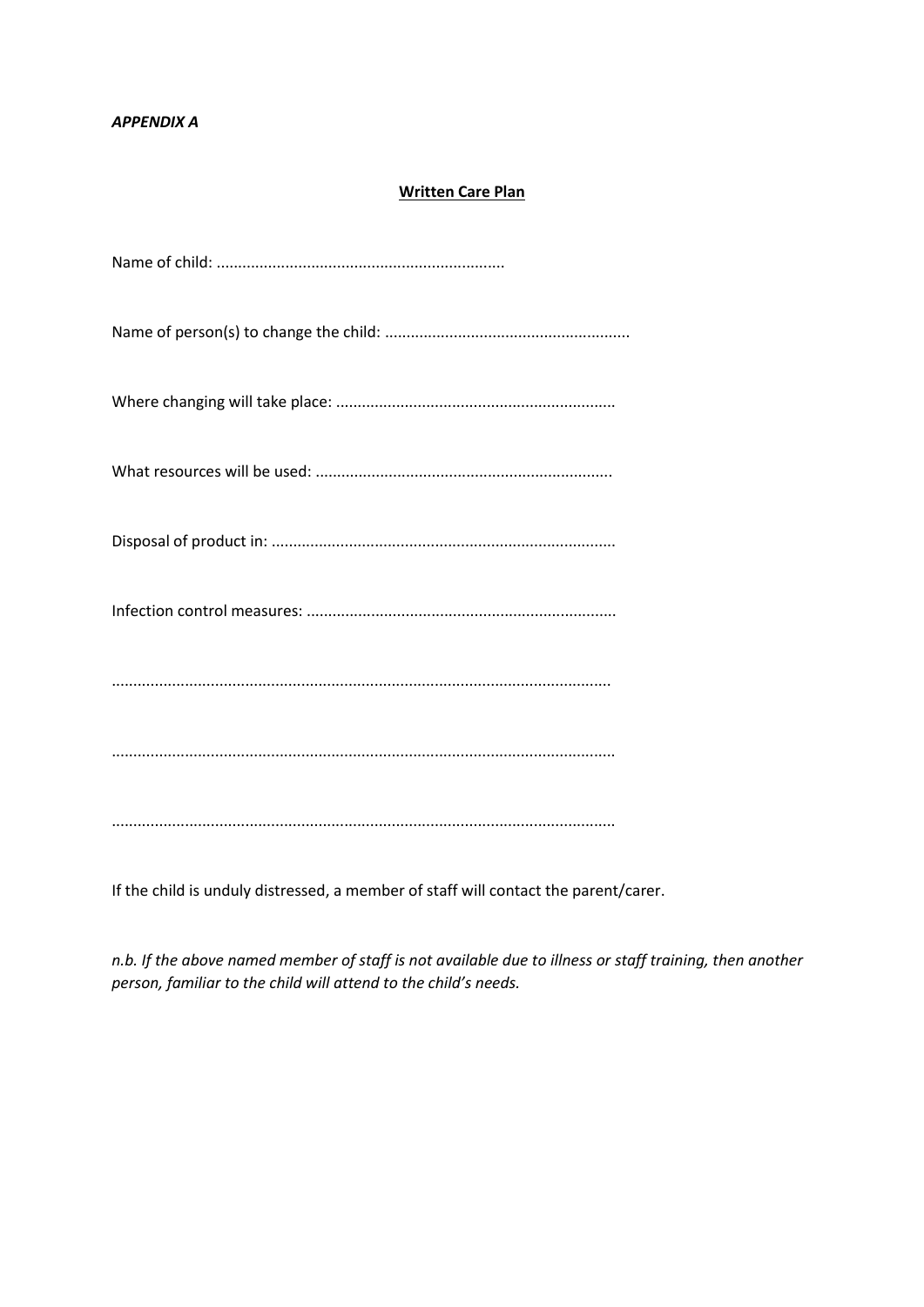#### *APPENDIX B*

#### **Care Plan Agreements**

#### **The parent:**

- I agree to ensure that the child is changed at the latest possible time before being brought to the setting/school
- I will provide the setting/school with spare nappies or pull ups and a change of clothing
- I understand and agree the procedures that will be followed when my child is changed at school – including the use of any cleanser or wipes
- I agree to inform the setting/school should the child have any marks/rash
- I agree to a 'minimum change' policy i.e. the school will not undertake to change the child more frequently than if s/he were at home.
- I agree to review arrangements should this be necessary

Signed: .................................................................................... (parent/carer)

#### **The school:**

- We agree to change the child during a single session should the child soil themselves or become uncomfortably wet
- We agree to monitor the number of times the child is changed in order to identify progress made
- We agree to report should the child be distressed, or if marks/rashes are seen
- We agree to review arrangements should this be necessary.

Signed: ........................................................................................ (school member of staff)

Date: ....................................................................................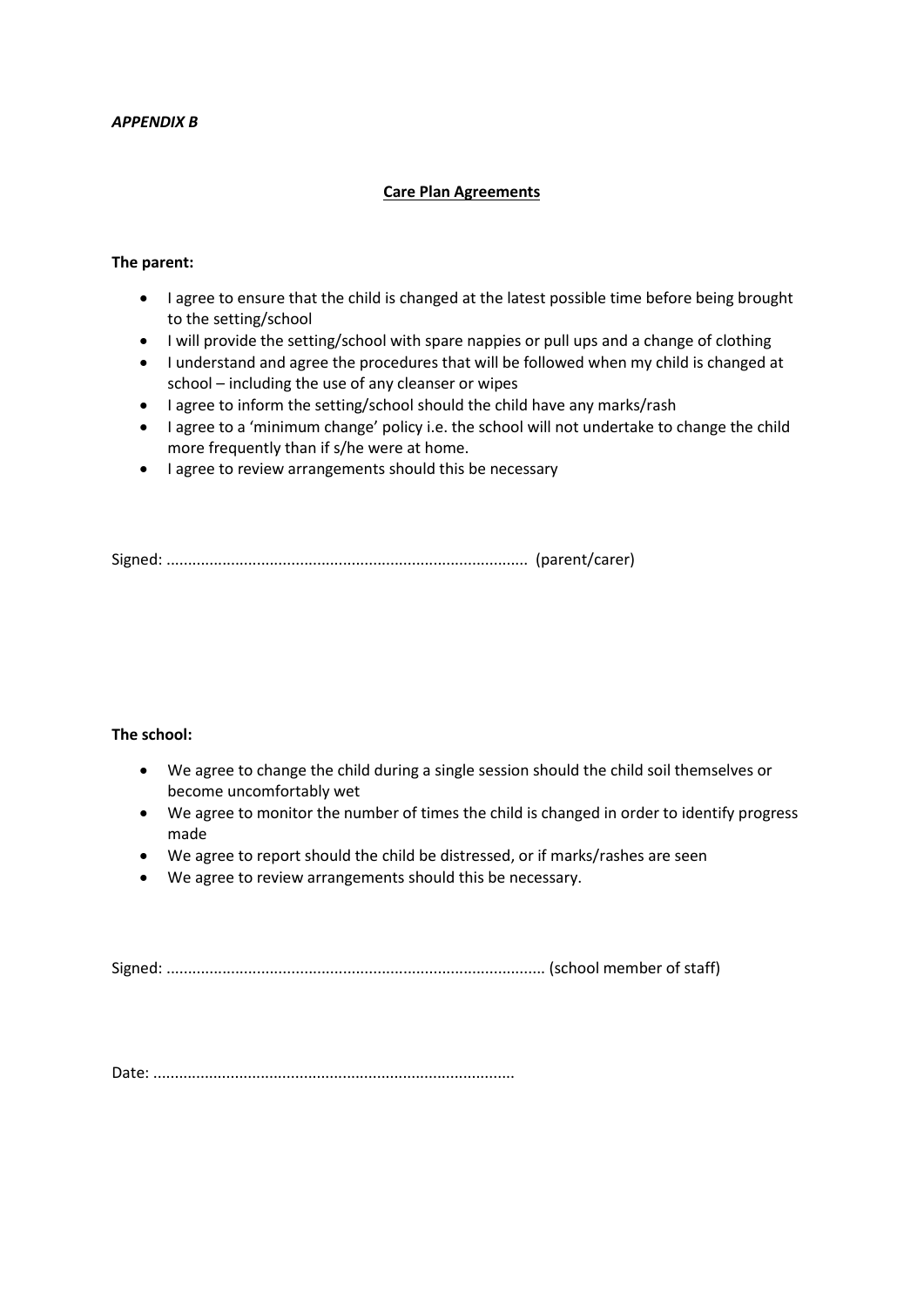#### *APPENDIX C*

# **Personal Care Procedures**

The staff at Middlethorpe Academy will follow agreed procedures:

- Change the child's clothing as appropriate, as soon as possible.
- Use appropriate cleaning products and adhere to health and safety procedures (see Appendix D).
- Report any marks or rashes to parents and Head Teacher if appropriate.
- Inform parent/carer that a continence issue has arisen during the session.
- Contact a parent/carer only where soiling is severe and/or linked to illness eg. sickness and diarrhoea, or when a child refuses to let a member of staff change their clothing.

#### *APPENDIX D*

## **Health and Safety Procedures**

When dealing with personal care and continence issues, staff will follow agreed health and safety procedures:

- Staff to wear disposable gloves and aprons while dealing with the incident
- Soiled continence product used to be double wrapped, or placed in a hygienic disposal unit (identified bin in disabled toilet) if the number produced each week exceeds that allowed by Health and Safety Executive's limit.
- Changing area to be cleaned after use
- Hot water and liquid soap available to wash hands as soon as the task is completed
- Paper towels available for drying hands.